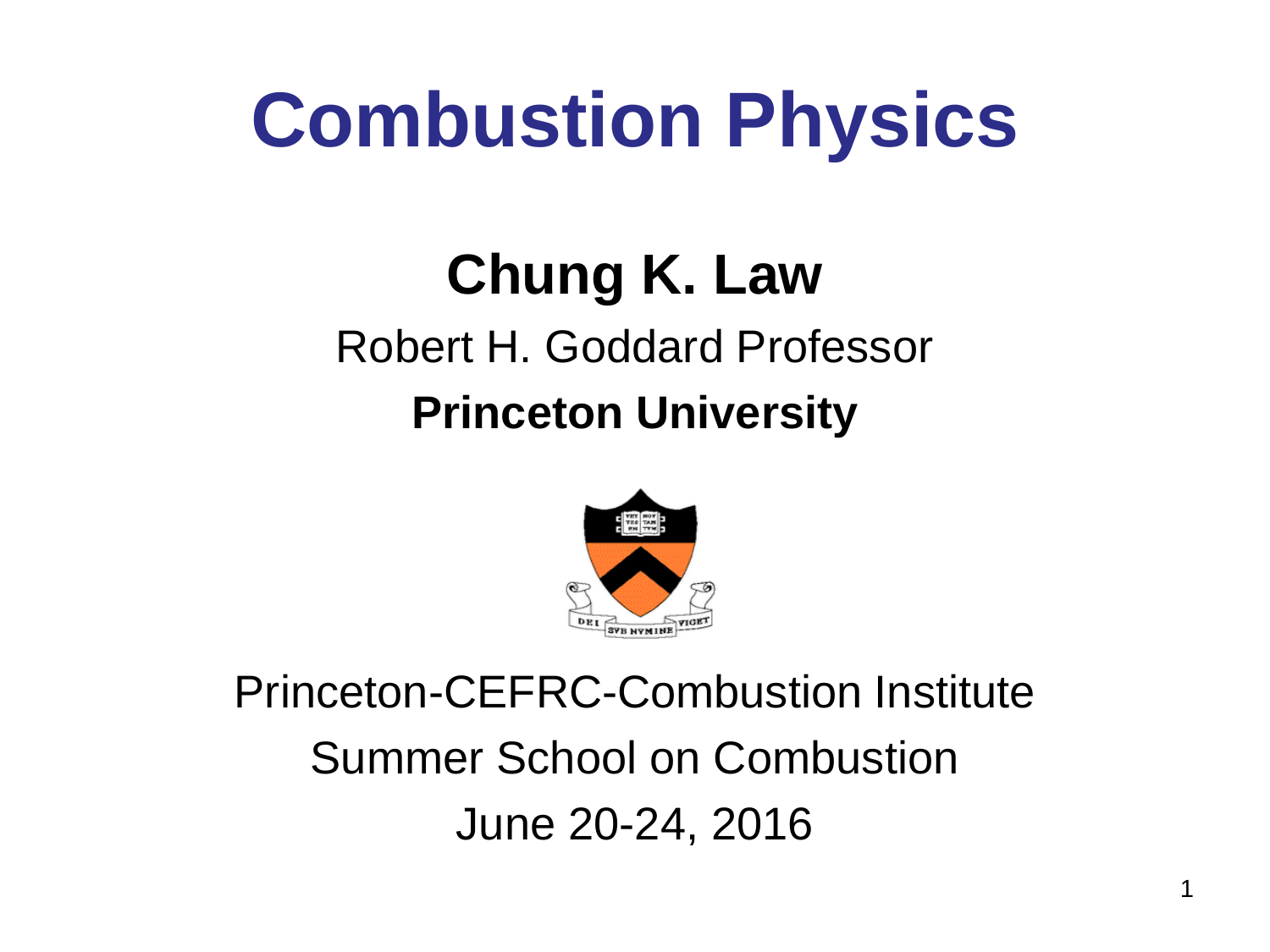### **What is Combustion?**

• Study of chemically reacting flows with highly exothermic, temperature-sensitive reactions





**A Laminar Bunsen Flame A Turbulent Jet Flame**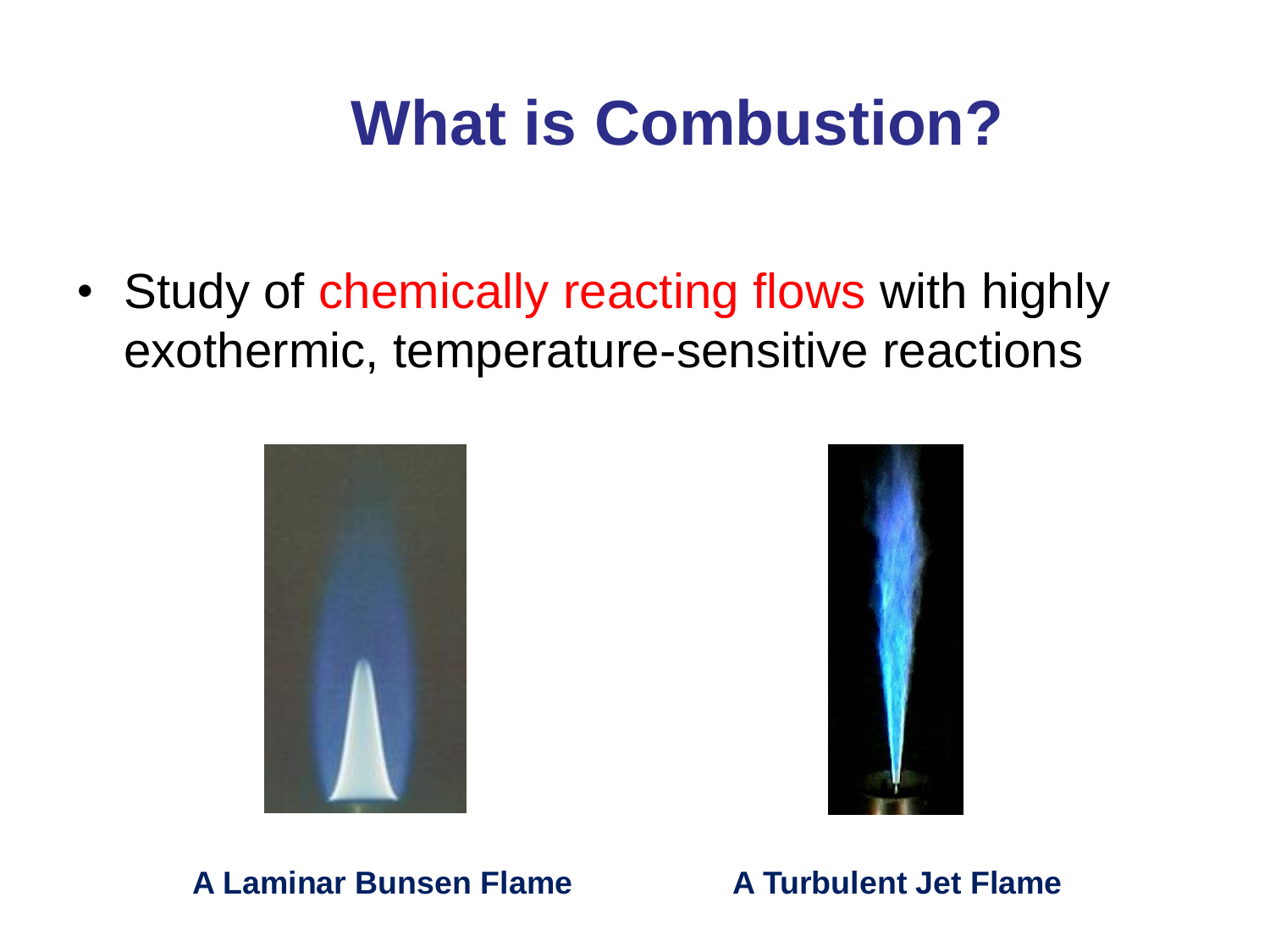### **Combustion is A Multi-physics & Multi-scale Science**

- Combustion is a multiphysics science, embodying two major branches of nonlinear science:
	- Chemical kinetics
	- Fluid mechanics
- Combustion is a multiscale science
	- Electronic and inter-/intramolecular interactions
	- Molecular rearrangement
	- Nano-particulate formation (e.g. soot)
	- Turbulent fuel/air mixing

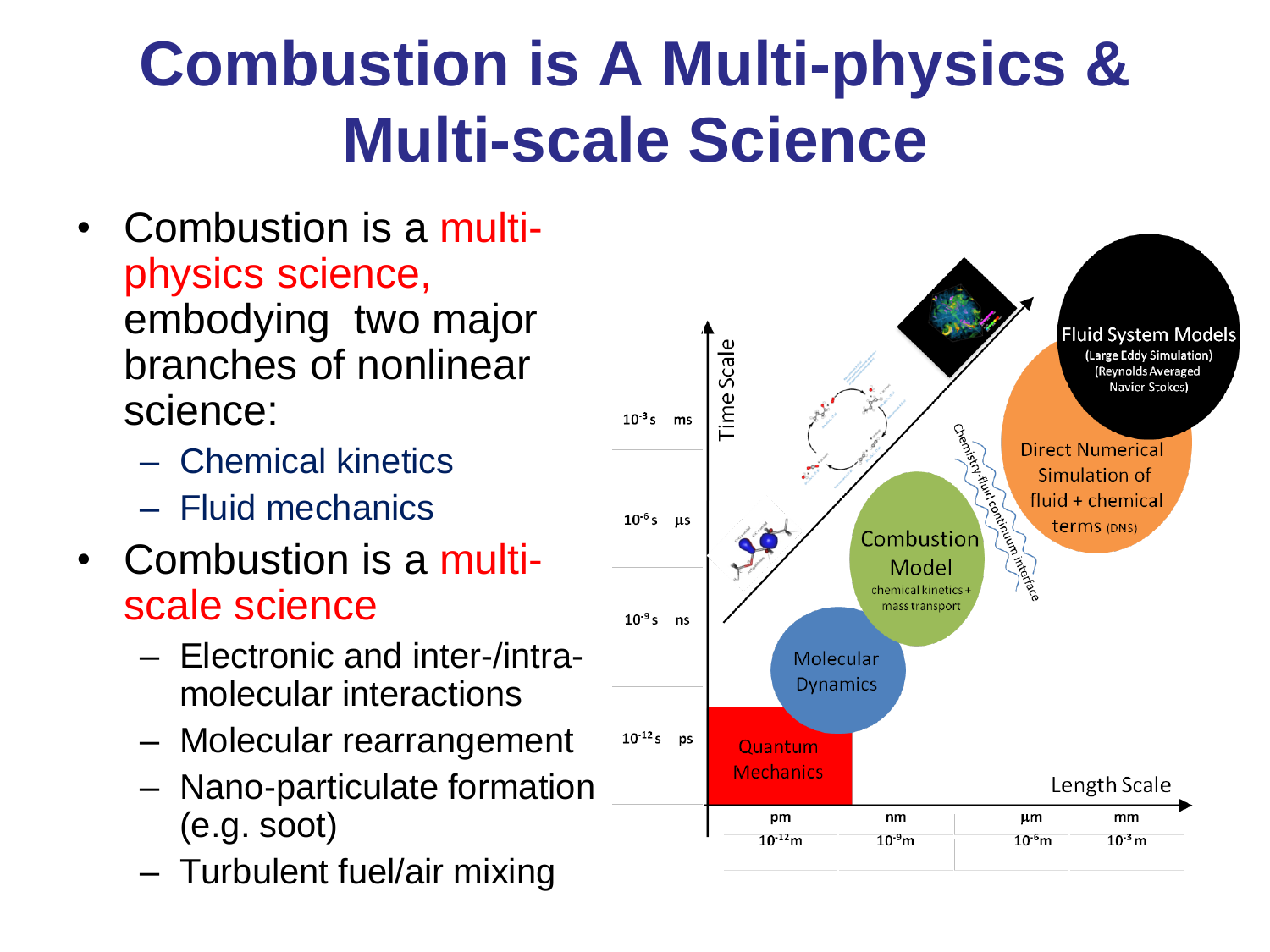#### **Combustion is A Major Technology Driver**

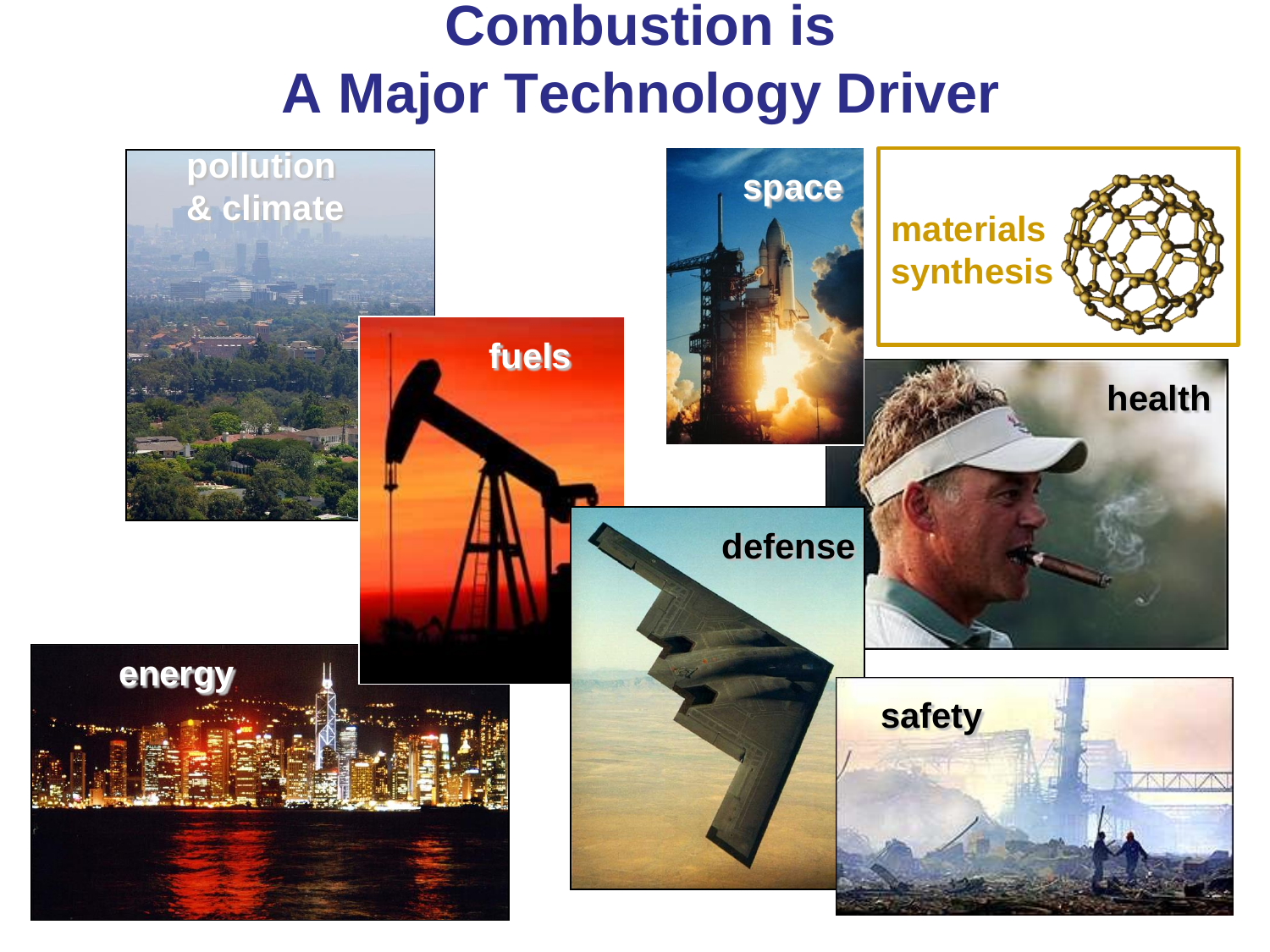## **Role of Combustion in An Energy-Constrained World**

- Burning of fossil fuels constitutes ~85% of the world's energy needs, negatively impacts **Diesel Engine** 
	- Energy sustainability
	- Energy security
	- Climate change





- In response, energy infrastructure is changing
	- Fuels: heavy hydrocarbons (coal, oil shale, tar sand…); Renewable biofuels (alcohols, biodiesel…)
	- Engines: New concepts (direct injection, HCCI, low temperature…)
- Combustion-enabled solutions
	- Improve combustion efficiency & emissions
	- Use synfuels & carbon-neutral biofuels
	- (Co-)design/develop new fuels & engines

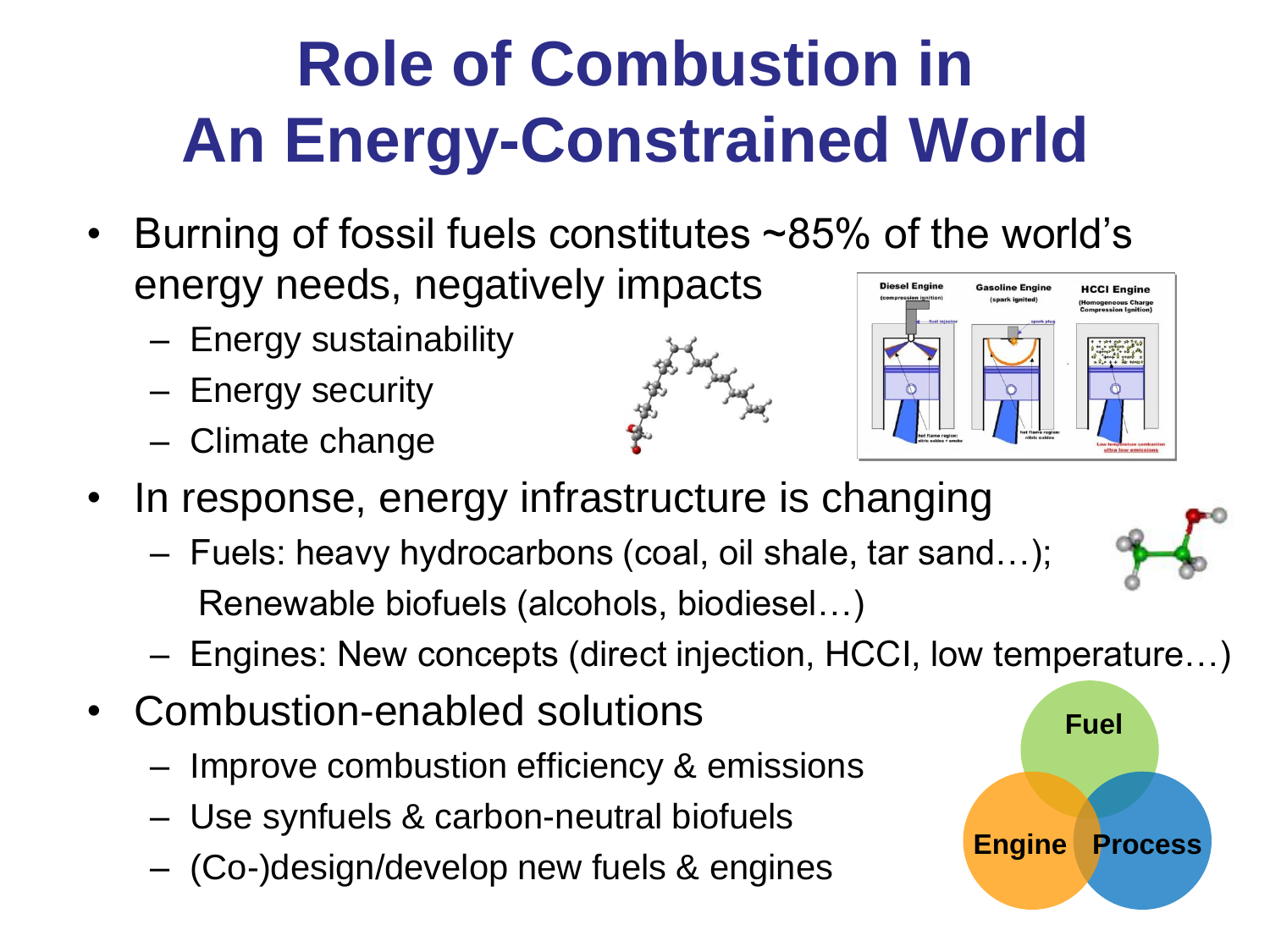### **New Frontiers of Combustion**

- Study of chemically **reacting flows**
- Transdisciplinary:

Biological science: health; cellular transport &

reactions; network analysis of biological processes; origin of life from ocean thermal vents





Nuclear science: nuclear reactions; hydrodynamic front instability in inertial confinement fusion



Astrophysics: origin of universe; supernova



Societal science: social network; traffic network; spreading of disease fronts (bubonic plaque in 14th century)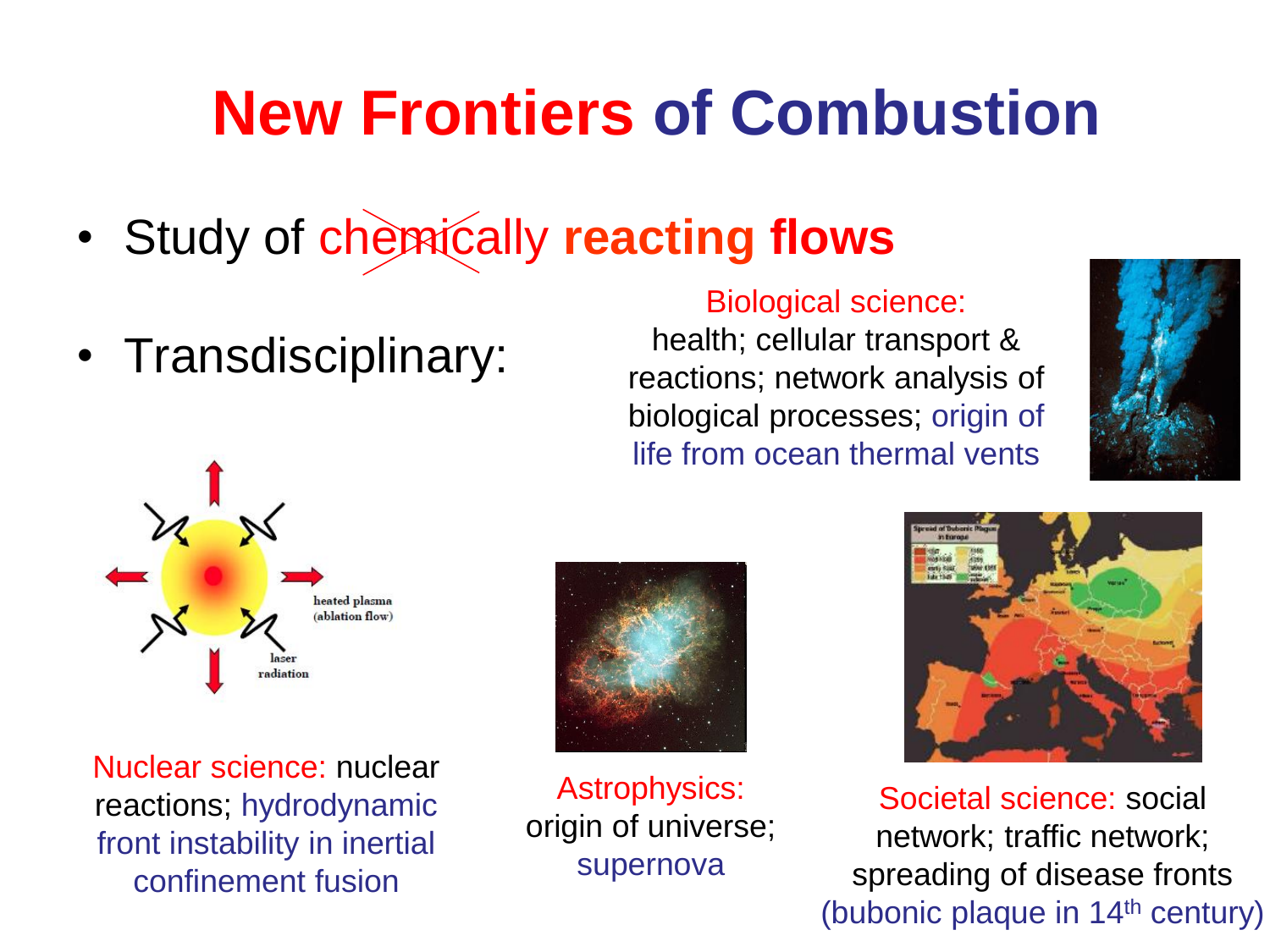# **Course Content**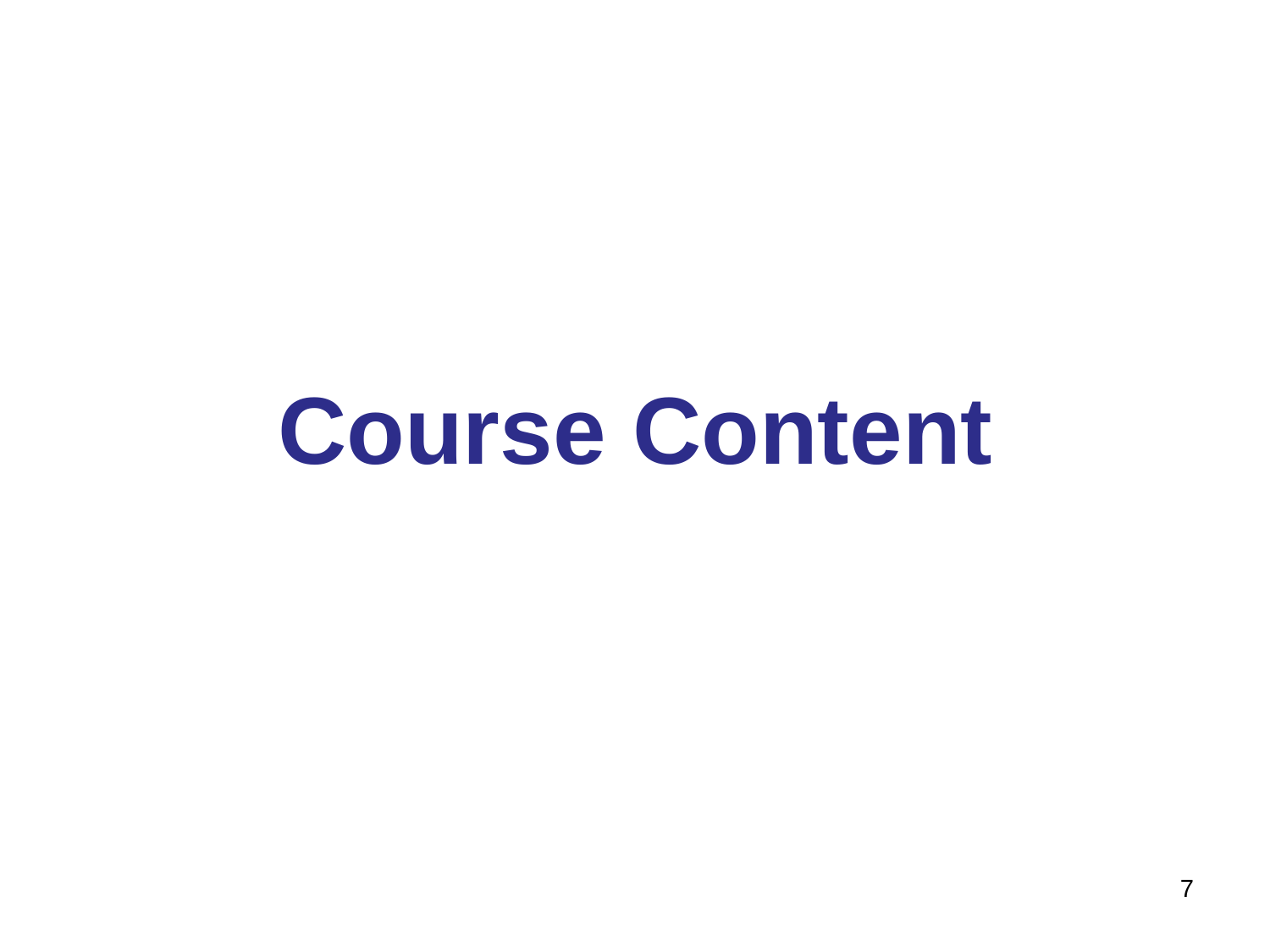### **Topics of Daily Lectures**

- Day 1: Chemical thermodynamics and kinetics
- Day 2: Generalized formulations
- Day 3: Diffusion flames and heterogeneous combustion
- Day 4: Laminar premixed flames
- Day 5: Combustion in complex flows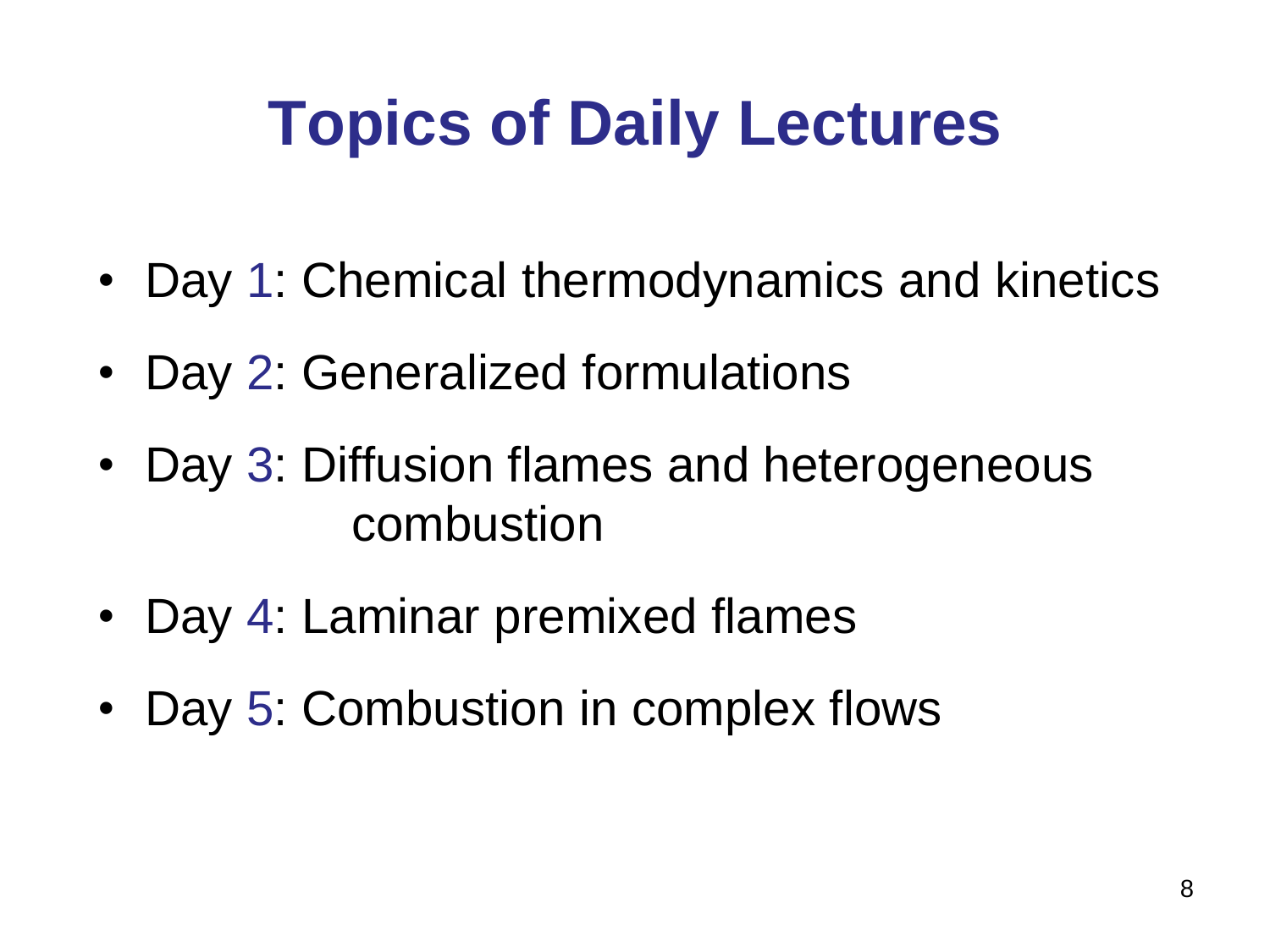### **Day 1: Chemical Thermodynamics and Kinetics**

#### **1. Chemical Thermodynamics**

- Chemical equilibrium
- Energy conservation & adiabatic flame temp.,  $T_{ad}$

### **2. Chemical Kinetics**

- Reaction rates and approximations
- Theories of reaction rates
- Straight and branched chain reactions

#### **3. Oxidation Mechanisms of Fuels**

• Hydrogen, CO, hydrocarbons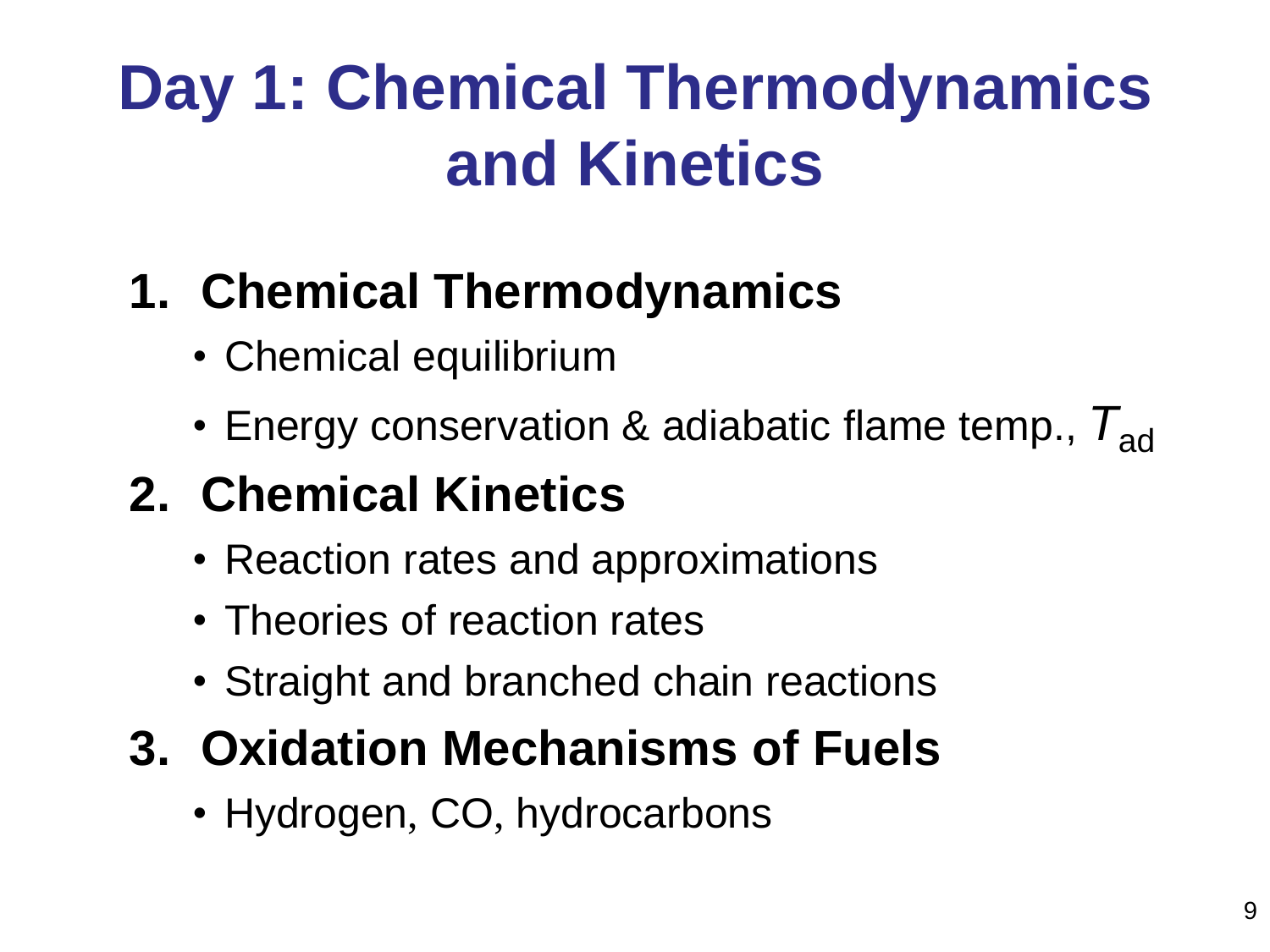### **Day 2: Generalized Formulations**

### **1. Conservation Equations**

- 1. Derivation and constitutive relations
- 2. Simplified diffusion-controlled system
- 3. Conserved scalar formulations

### **2. Discontinuity Surface Formulations**

- 1. Generalized reaction-sheet formulation
- 2. Reaction-sheet analysis of diffusion flames
- 3. Rankine-Hugoniot waves in premixtures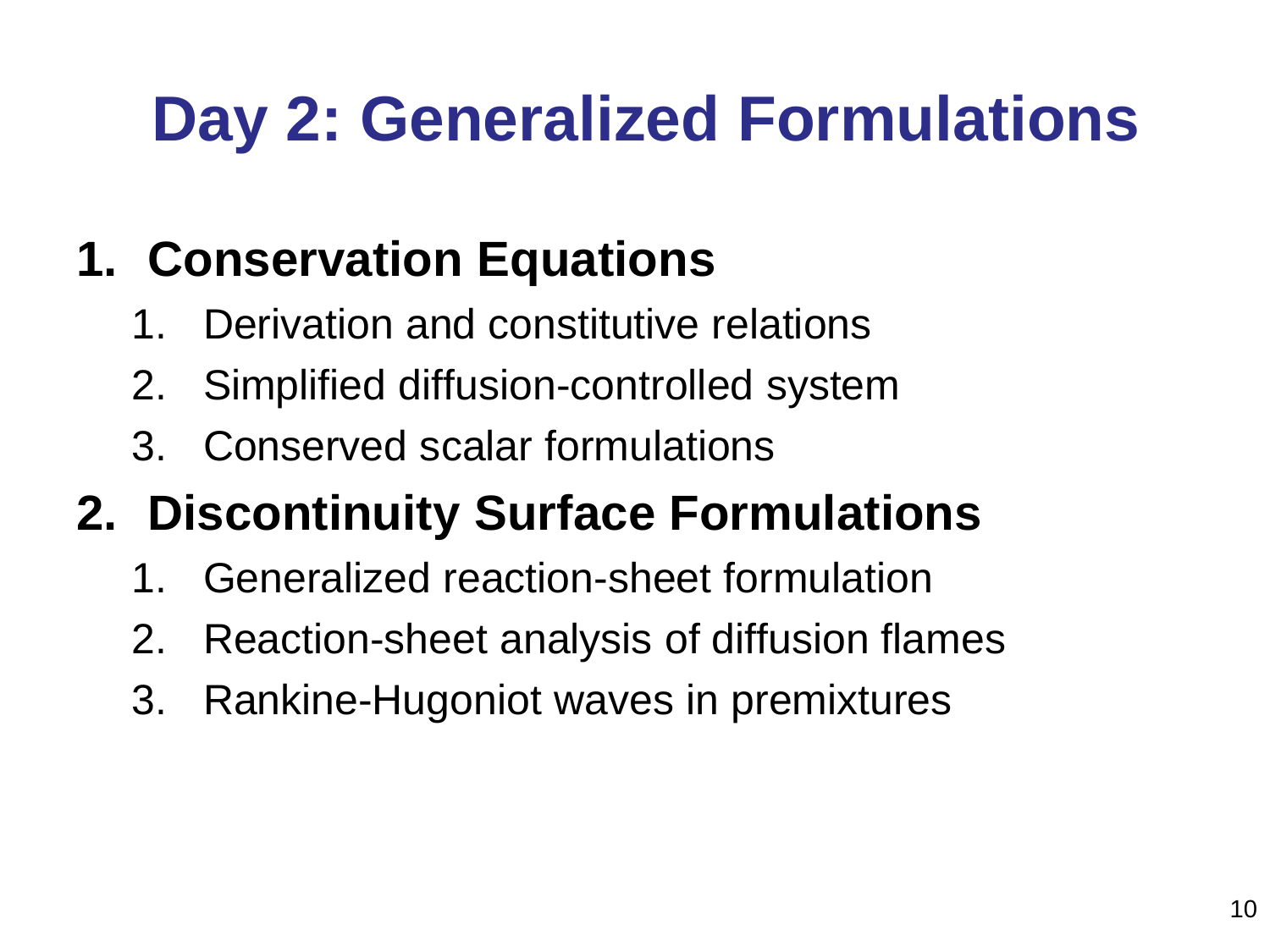### **Day 3: Diffusion Flames and Heterogeneous Combustion**

- **1. Burke-Schumann and counterflow flames**
- **2. Heat & mass transfer with condensed fuels**
- **3. Droplet combustion**
	- 1. The d<sup>2</sup>-Law
	- 2. Multicomponent fuels

#### **4. Other heterogeneous systems**

- 1. Carbon and metal particles
- 2. Spray flame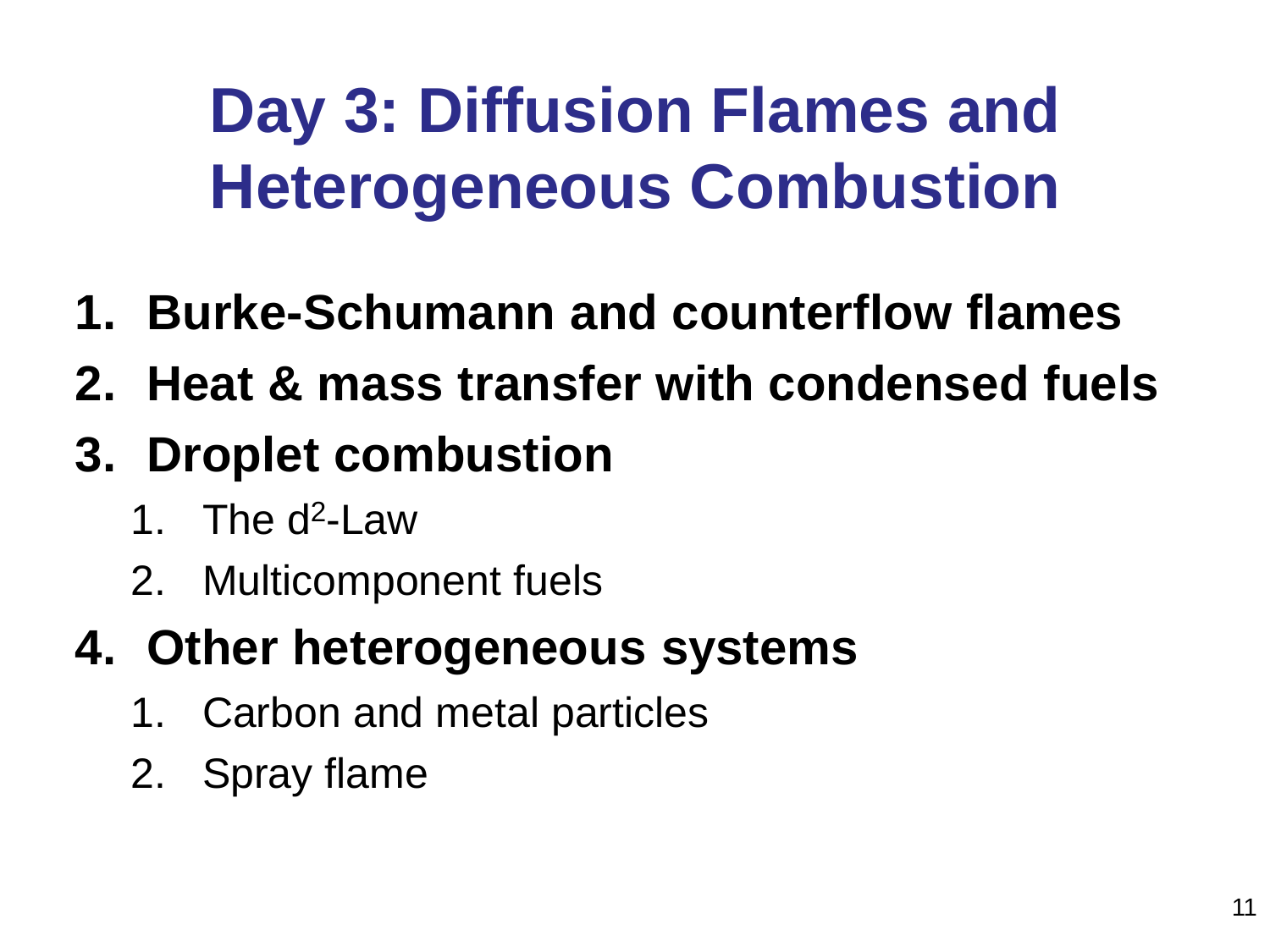### **Day 4: Laminar Premixed Flames**

#### **1. The standard premixed flame**

- 1. Phenomenological and asymptotic solutions
- 2. Parametric dependence
- 3. Chemical structure

#### **2. Limit phenomena**

- 1. The S-curve concept
- 2. Extinction through volumetric heat loss

#### **3. Aerodynamics of flames**

- 1. Hydrodynamic stretch
- 2. Flame stretch
- 3. Flamefront instabilities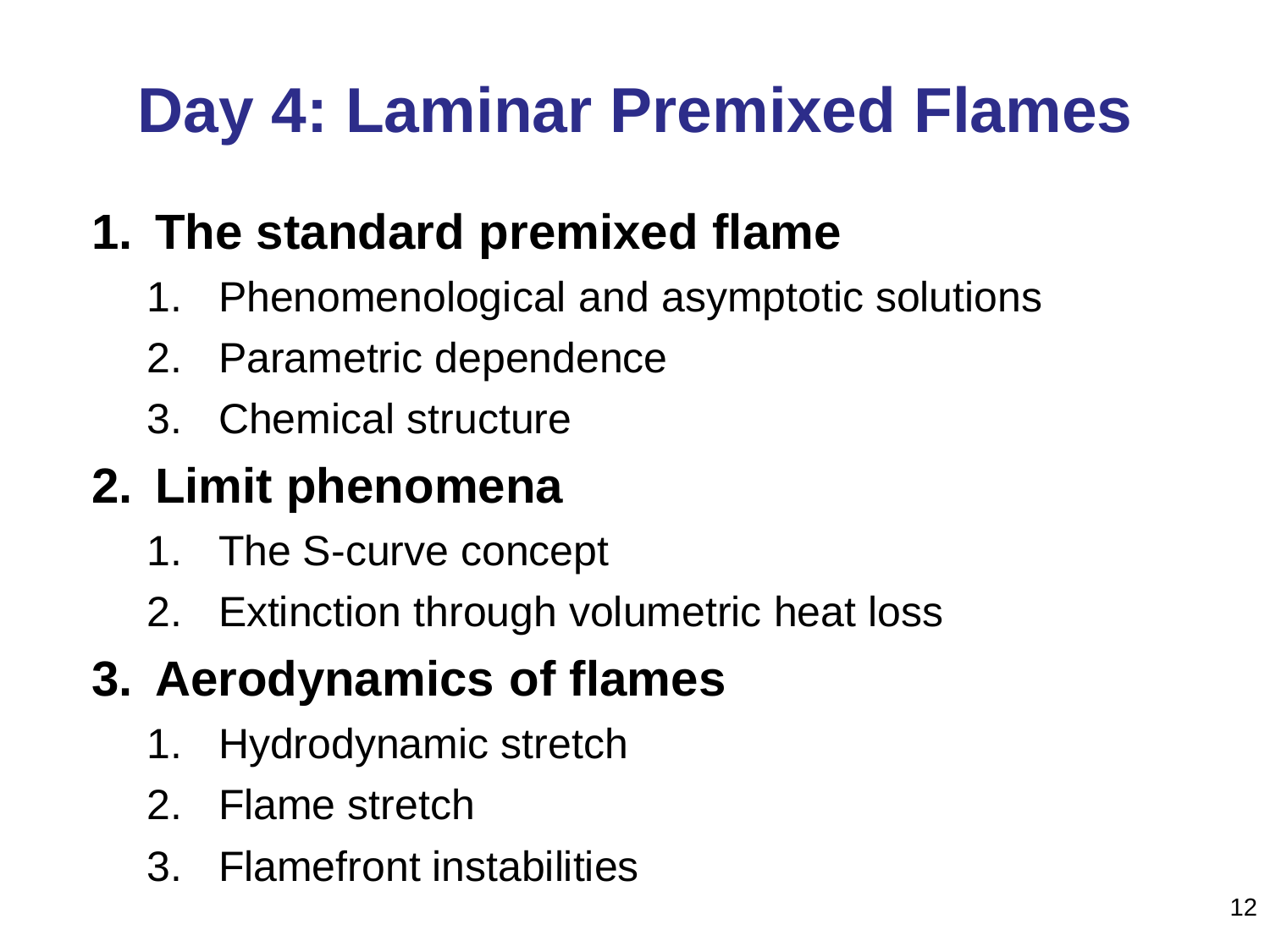## **Day 5: Combustion in Complex Flows**

#### **1. Turbulent flows**

- 1. General concepts of turbulent flows
- 2. Simulation and modeling
- 3. Premixed burning: regime diagram and burning velocities

### **2. Boundary-layer flows**

- 1. Consideration of similarity
- 2. Diffusion flame in the ablating Blasius flow
- 3. Ignition in the Blasius flow
- 4. Stabilization of the jet flame

#### **3. Supersonic flows**

- 1. Sound waves in reactive flows
- 2. Structure of detonation waves
- 3. Direct and indirect detonation initiation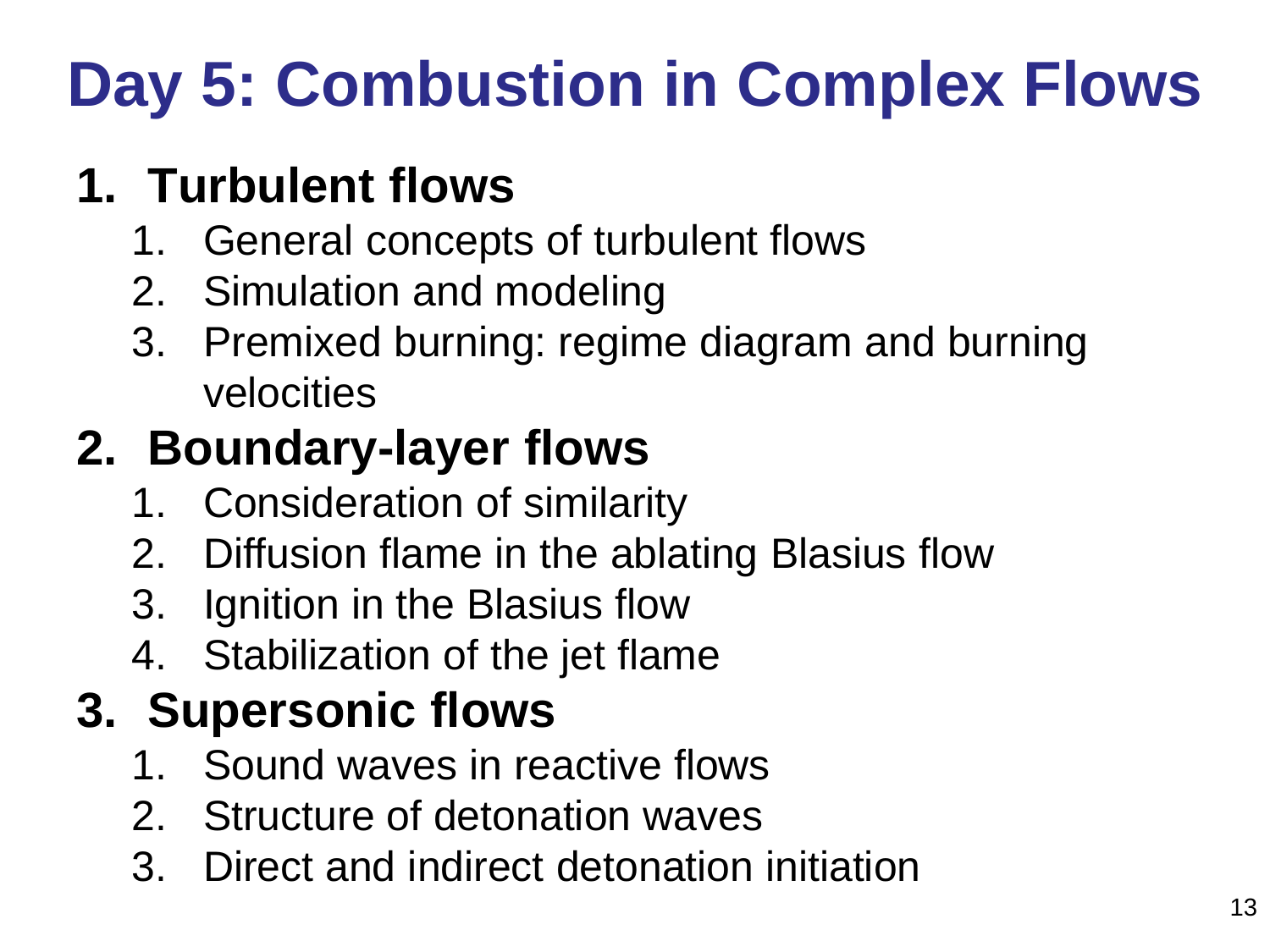### **Overarching Messages of the Course: Expand the Mind!**

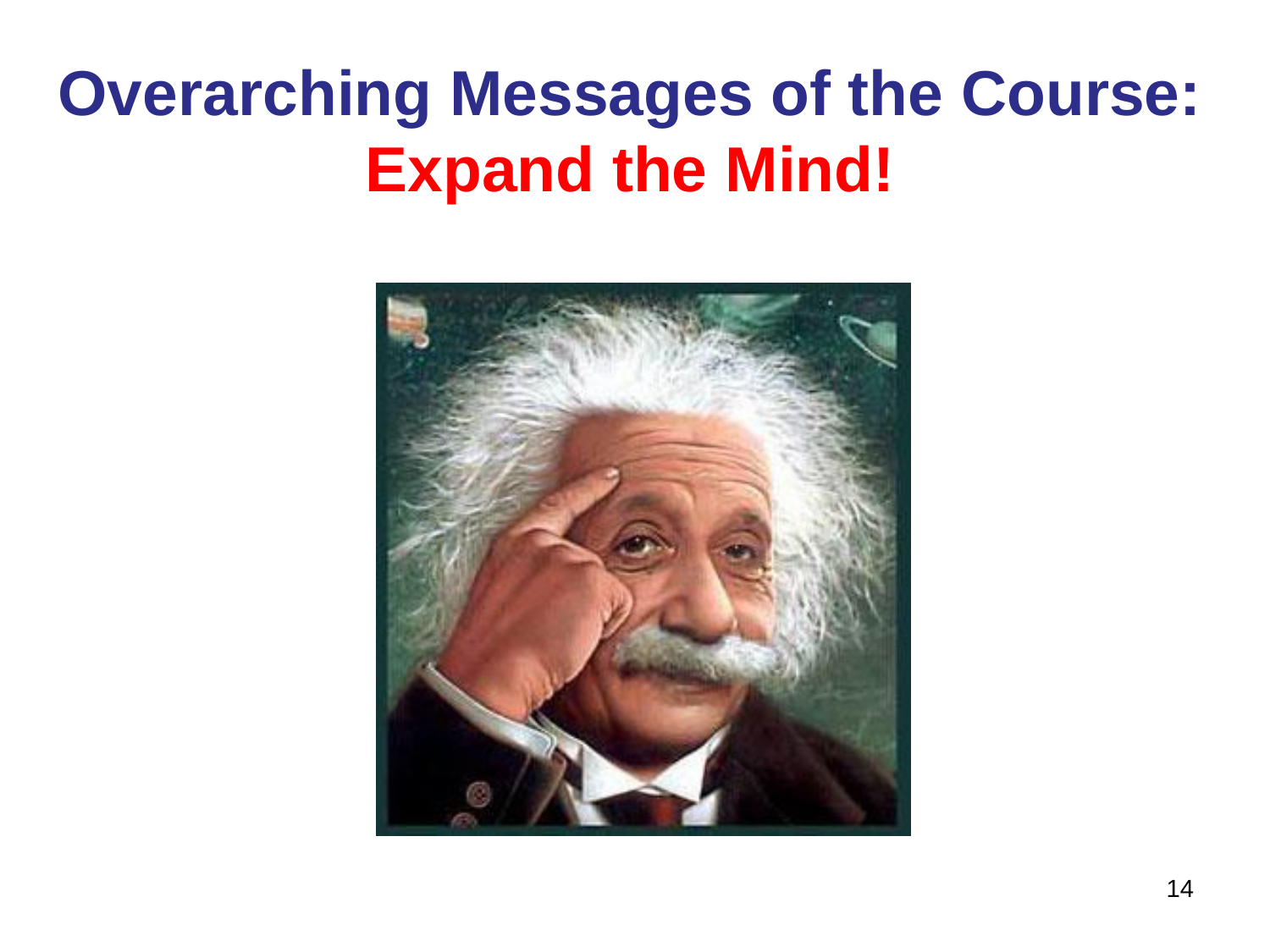### **Overarching Messages of the Course: Appreciate the Beauty!**

• Beauty is the driving force of the human intellect





• Unification is the ultimate goal of the scientific pursuit

$$
\nabla \cdot \mathbf{E} = \frac{\rho}{\varepsilon_0}
$$
  

$$
\nabla \cdot \mathbf{B} = 0
$$
  

$$
\nabla \times \mathbf{E} = -\frac{\partial \mathbf{B}}{\partial t}
$$
  

$$
\nabla \times \mathbf{B} = \mu_0 \mathbf{J} + \mu_0 \varepsilon_0 \frac{\partial \mathbf{I}}{\partial t}
$$





#### **Unified concepts and theories are inevitably beautiful**